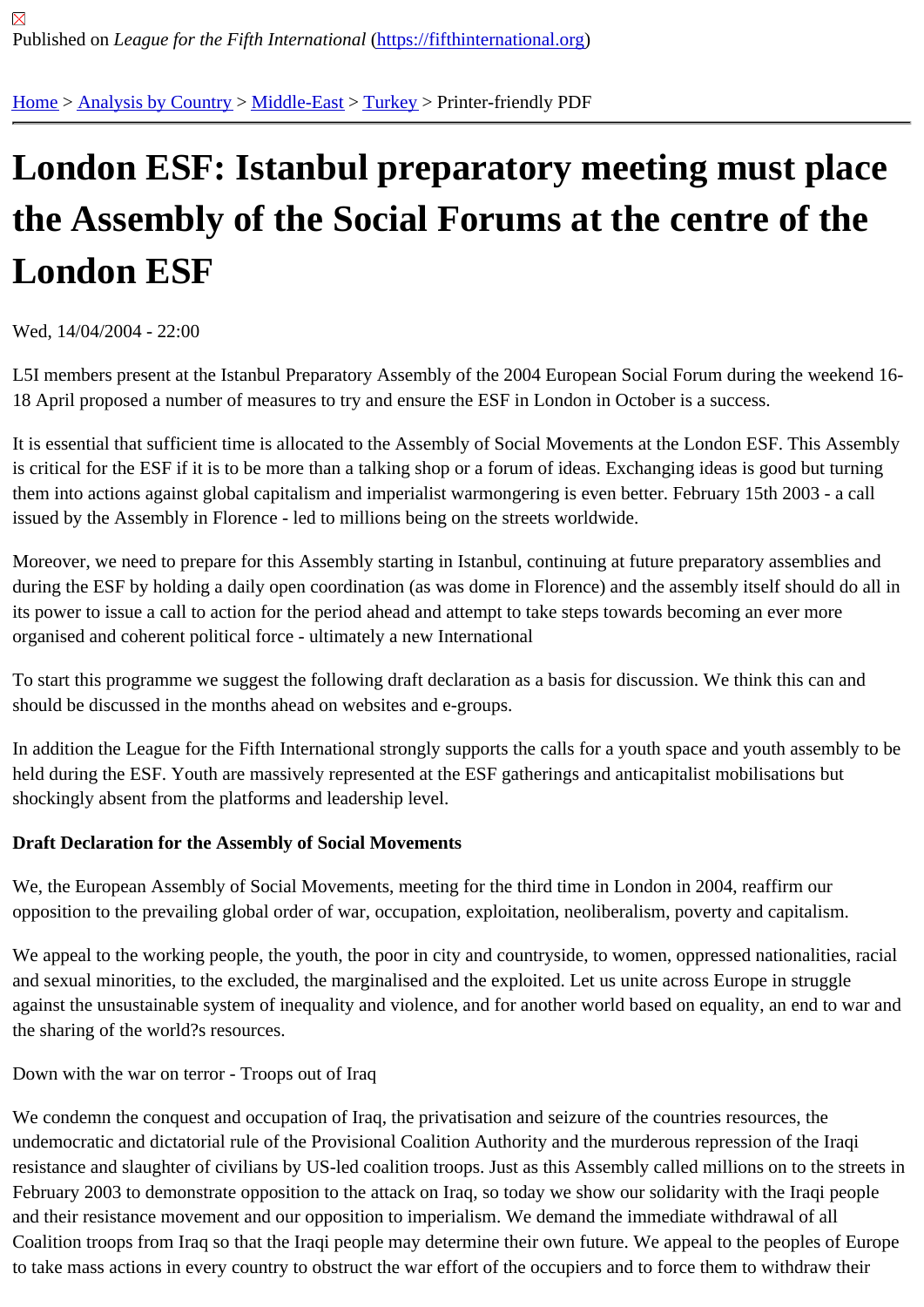troops.

## **No to the militarised European superpower**

In Europe, opposition to the hypocritical Bush-led War on Terror, has brought down Jose Maria Aznar in Spain, Bush and Blair?s closest ally in Europe. This led to another push by Germany and France to drive through a constitution for the enlarged European Union. Their aim is to strengthen the EU as a rival to the USA, economically, politically and eventually militarily.

We reject this project for a new militarised capitalist superpower in Europe. The European Union is a cartel of huge financial, industrial and retailing corporations and agribusinesses formed to maintain a share of this plunder and grab even more. We, the working and oppressed people of Europe, have no more loyalty to this would-be super power than to the US Empire.

We hold out the hand of solidarity to millions outside Europe, pledging to fight together for freedom from occupation and war, freedom from rigged trade rules, an end to the \$2.5 trillion debt of the global South and East, imposed austerity and exploitation, freedom from a global system in which 1.2 billion survive on less than a dollar a day, in which the income gap between the richest fifth and the poorest fifth has grown from 30:1 fifty years ago to 74:1 today.

Our rulers in the EU are seeking to draft a constitution which will enshrine in law privatisation, insecurity, environmental catastrophe, racist immigration controls, warmongering and above all private ownership of the large scale means of production and exchange. We reject this exploiters, constitution.

But we do not wish to retreat to isolation in a framework of competing nation-states. Far from affording social protection, the independent, capitalist nation states are just as subject to the dictates of global capital, and oppress their workers and minorities with equal savagery. All too often they oppress minority nationalities within their borders (the Basques, the Irish nationalists of the Six Counties, the Roma, and others).

Another Europe is possible only as part of another world  $\sim$  one based on social ownership, managed and planned by collectives of workers, consumers and service users. The huge corporations, banks, finance houses and monopolies must be expropriated. In place of the chaos and inequity of the market and production for private profit, we struggle for a world based on democratic planning, matching resources to human need - for a Socialist United States of Europe as a step to a united world.

# **Down with the racist campaign against migrants - for freedom of movement and equal rights**

We declare our opposition to a Europe that excludes those fleeing the economic disaster caused by neoliberalism and the wars this system foments. The IMF?s austerity programmes, the WTO?s ?free trade deals?, the loans of Wall Street and the City of London have led to the destruction of agriculture, industries and the public services in the name of the free market.

No wonder there is an increase in ,economic refugees0/00. Likewise the ?peacemaking? NATO wars in the Balkans, in Africa, the ?war on terrorism? in Afghanistan and Iraq, have created greater numbers of asylum seekers. We open our arms to those fleeing the criminal acts of our European rulers and their local agents in the rest of the world: we demand that the European Union opens its borders to them.

We condemn the way refugees are vilified when they try to cross Europe?s borders. The rulers of the expanding European Union are doing all they can to break the solemnly worded covenants which their predecessors signed in Geneva in 1951 on the basic human right to asylum.

They propose ?camps? (prisons) for asylum seekers, deportation to ?safe countries". The constant propaganda against migrants and refugees is used to deflect popular unrest away from the true causes in society and to divide the poor and oppressed against one another. The spectre of rising nationalism, intolerance and racial hatred is the direct consequence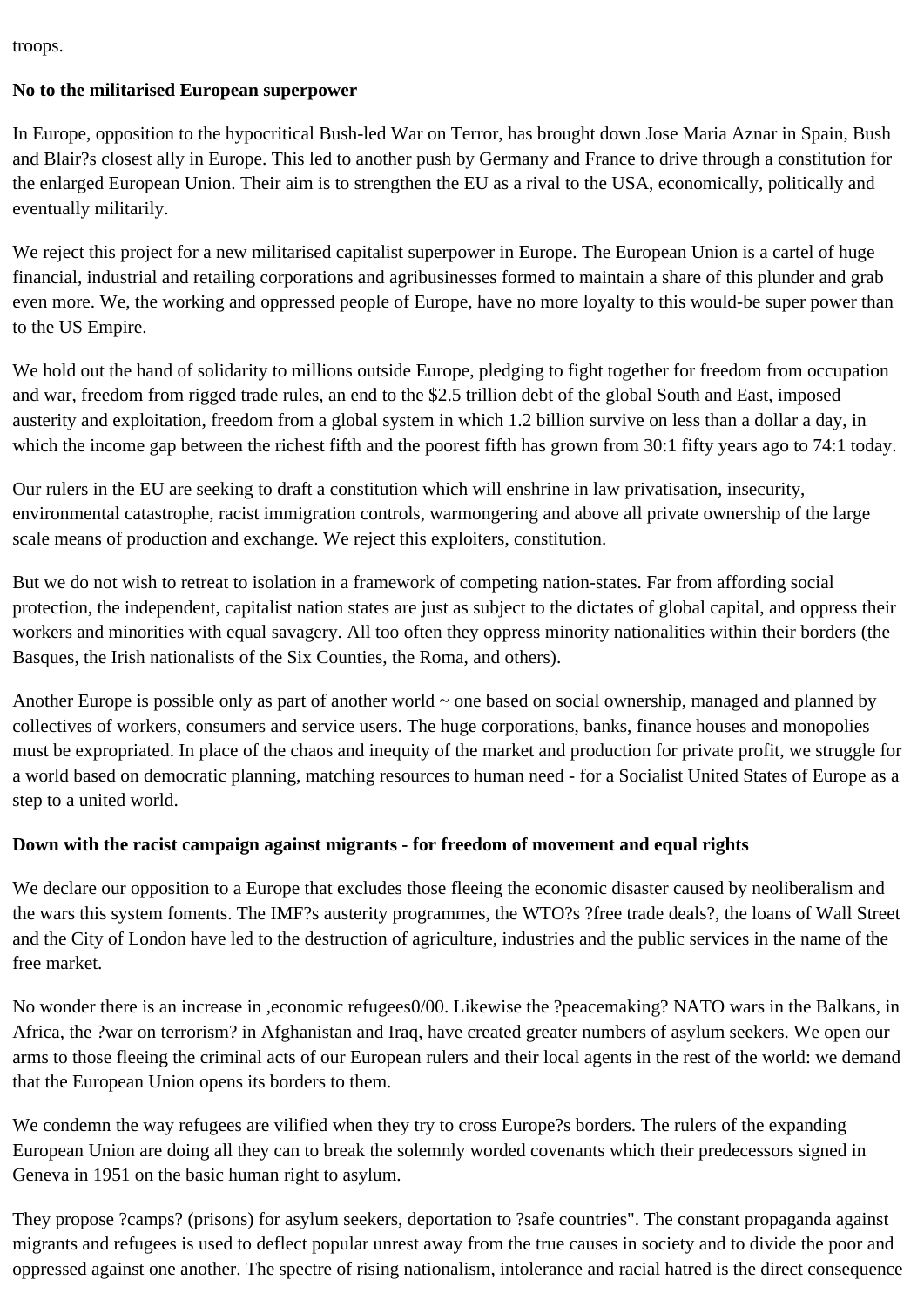of the global ?War on Terror?, and the project for Fortress Europe.

Hands off our jobs, our pensions, our hospitals and schools

In Europe itself a wave of attacks on pension rights, healthcare, social insurance and free, high quality education was launched in 2003. The European Union, with Germany, Britain and France at the helm, has started to follow this through with attacks on working rights - actively promoting insecure employment (precarite), reducing protective laws, slashing pension rights, health and education provision, plus privatisation, lower wages and job cuts.

Western Europe?s bosses want to introduce the North American system of privatised healthcare and education, the minimum of labour regulations, a welfare safety net and conditions for the poor that rival those in the global south. To do that they pressured the major parties of the labour movement into becoming neoliberal clones of the conservative parties. Tony Blair and Gerhard Schroeder show how far they have succeeded with this process. Over the last decade the social democratic, labour and Socialist parties have been only too willing to carry out their masters, wishes in government.

The last few years have seen a sharp rise in resistance by workers, youth and small farmers against this EU-coordinated offensive. There have been several one-day general strikes in Italy, mass strike waves in France and Austria, huge demonstrations in Greece and Spain. The strength of the working class, and the broad support it can mobilise across society, has been shown again and again.

But most of these struggles have ended in unnecessary compromises with the attacking governments and damaging concessions by trade union leaders. The cause of these was not a lack of the will to fight on the part of union members, but the leaders, fear of escalating struggle to the level needed to break the will of the governments. These rotten compromises only postpone the day that the employers and their governments return to the attack, giving them time to regroup their forces.

To overcome this we declare that the rank and file of the unions should control their own mobilisations and make sabotage of the struggle from above impossible. This process can be aided by building social forums in every city, every industry and every region, as councils of action uniting representatives from every sector in struggle.

#### **For mass struggle, not terrorism**

We condemn the act of mass terror against innocent workers and civilians in Madrid, just as we condemn the larger scale terrorism of our own ?civilised? rulers in Iraq and Afghanistan..

Since the terrorists are motivated by anger at the occupation of their countries by ?our troops? and multinationals and by the terrible suffering of the Palestinian people, the causes of terror can only be uprooted by ending these injustices. We appeal to those driven to terrorism by despair to take another, far more effective road: mass struggle.

In Genoa in 2001, we took to the streets and met with brutal and even bloody repression. In the age of ?Shock and Awe?, of the assault on Fallujah, we know that our rulers will use the most unrestrained violence against the people when we resist. This assembly declares that the answer to this is neither meek submission nor blind and indiscriminate terrorism, but mass organised self-defence. We oppose all restrictions on democratic rights and liberties; we assert our democratic right to protect our marches, our protests, our communities through the formation of popular defence associations under the control of the social movements.

## **No more capitalist governments**

Attempts to influence and persuade the capitalist governments of Europe and America to change their destructive course have fallen on deaf ears. We must conclude that they are not to be persuaded. This is because they represent not a set of false ideas or mistaken policies that can be disproved in discussion, but the vital interests of a reactionary social class that must be dispossessed and driven from power. Only struggle can do this.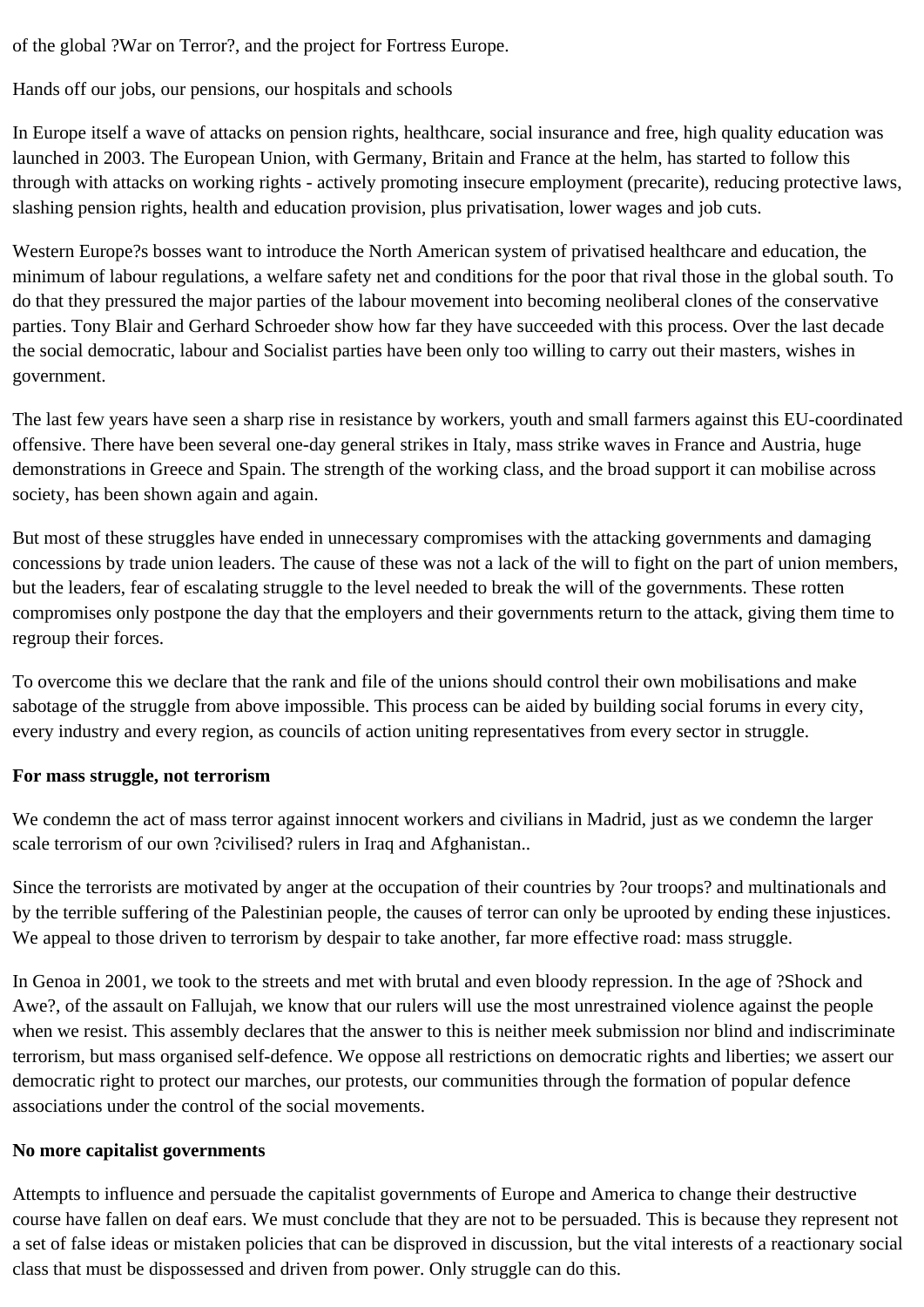The Assembly of Social Movements appeals to those parties, which at their foundation were pledged to just this goal, the social democratic, communist, left and Labour parties, to cease governing for the capitalists, alone or in coalition with openly capitalist parties. We call on the trade unions of every country to insist that all parties they support with funds and votes should break with the capitalists.

The only government we will support will be anticapitalist, and will therefore be based not on the armies, police forces, civil service and judiciary of the rich, but on social forums, co-ordinations and democratic councils of the working and oppressed masses.

### **A new politics - a new party**

Many militants and activists over the last five years have rejected the idea of political parties. This was understandable given the disillusionment caused by the pro-capitalist policy of former parties of left in many countries and the evident corruption, lying and emptiness of official establishment politics.

But for the mass of working and oppressed people, the alternative to creating a global party of our own is not some end of politics, but reliance on existing national and capitalist parties. Instead, this Assembly appeals to social movements, unions, initiatives, groups, campaigns and parties to break with the capitalists and unite in a new organisation  $\land$  one that is Anticapitalist, International and which strives to form a new type of government of the workers and poor people  $\land$  in other words, a new Global Party.

As a step in this direction, the Assembly establishes a Commission to develop a proposal for a democratic structure, avoiding both the stranglehold of parliamentarians or party bureaucrats and a self-limiting and paralysing consensus. This will be placed before a democratically convened mass meeting of the Assembly of Social Movements in 2005.

Our movement declares its determination to go beyond being ?a space?,. This Assembly, which issued the call for the biggest mass mobilisation against war in human history on February 15 2003, can be and must be more than a talking shop, more than a space, more than the sum of its parts. As a movement we can win millions to a bold programme of action which will transform Europe and the world. We need the organisation, the social forums, the international assembly to adopt a plan of action now:

One which declares war on the imperialist ?wars on terror", on the Israeli genocidal attacks on the Palestinian people, and demands the withdrawal of all imperialist troops from Iraq and the Middle East and encourages and solidarises with resistance to it.

One that defends our democratic rights against the so-called anti-terrorist measures.

One that defends our social gains, public services and jobs against privatisation and rationalisation and demands that the corporate exploiters and the rich be made to pay for their maintenance and restoration.

One that makes the corporations and the rich pay for putting all the unemployed back to work and for affording all the poorly paid and insecurely employed a raise in their wages to levels decided by the unions and decent working and living conditions.

One that tears down the prison walls of fortress Europe and gives asylum seekers, refugees and immigrants seeking work the right to enter and enjoy full civil rights within the EU.

One that gives people of all faiths the right to practice their religion in peace, which does not scapegoat Muslims or demand they abandon symbols of their faith (headscarf) but which removes all compulsory religious observance from the schools, the courts: in short which establishes a secular state.

One that gives the peoples of Europe denied the right to self-determination (the Basques, all the Irish of the 26 Counties, the Kurds, the Roma, etc.) their democratic rights, including the right to their own state, should they so wish.